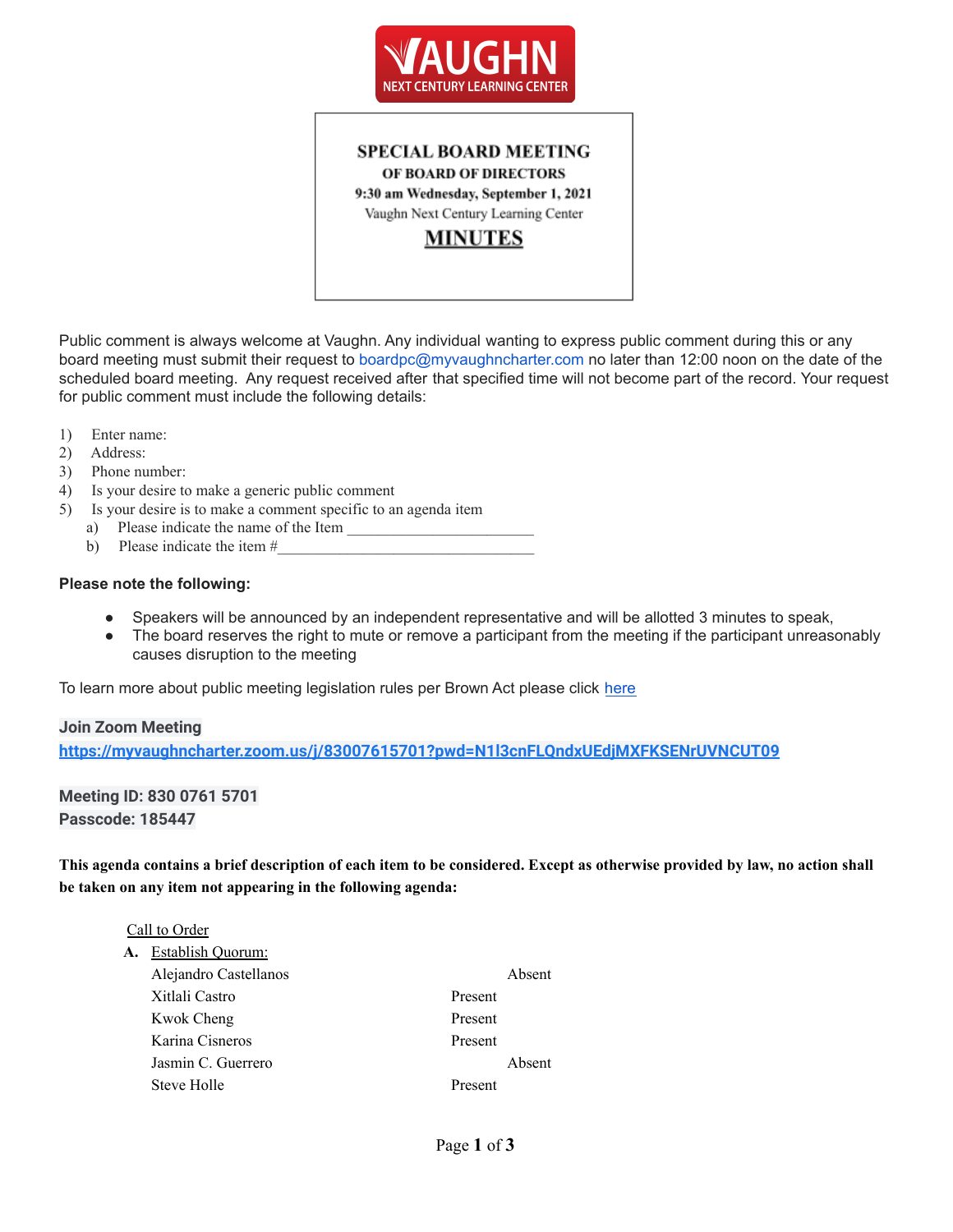|         | Absent |
|---------|--------|
| Present |        |
| Present |        |
|         |        |
|         | Absent |
|         | Absent |
|         |        |

### **Public Comments:**

Meeting called to order at 9:35 am Roll call taken- Quorum established Public Comments:

- 1. Mrs. Melara Ochoa called to speak- Not on call
- 2. Mrs. Carmen Velasquez- A 10 year Vaughn veteran counselor speaks against the vaccine mandate and urges the board to vote against the mandate as she feels it is premature to adopt this mandate at this time.
- 3. Mrs. Robin Herrick- A 16 year veteran Pandaland teacher speaks against the mandate. She feels that there is not enough long term data even if the vaccine has been FDA approved.
- 4. Ms. Marina Poplawski- A teacher at G3 urges the board to vote against the mandate as she has made a personal decision, based on health conditions not to get vaccinated.

## **Public Comment closed at 9:48 am**

#### **Business**

| The Pfizer coronavirus vaccine gets full FDA approval- The   | <b>Action</b> |  |
|--------------------------------------------------------------|---------------|--|
| Board will discuss and move to approve a mandate to have all | <b>Item</b>   |  |
| Vaughn employees vaccinated as a condition to work at Vaughn |               |  |
| by October $15, 2021$ .                                      |               |  |
|                                                              |               |  |

Mrs. Castro presented action item

Mr. Ramirez presented the mandate received from LAUSD that states that as part of our co-located agreement with LAUSD, all adults who provide services on District property, Mainland, will be mandated to be fully vaccinated against Covid-19 no later than October 15, 2021. Mr. Ramirez, stressed that although we have five different campuses, we are afterall one school and that Vaughn would be required to adopt a vaccine mandate for all staff at all campuses.

HR manager Ms.Avina shared current vaccinated staff data:

## **Certificated staff update:**

179: Vaccinated staff members 25: Unvaccinated 4: Awaiting response

#### **Classified staff update:**

224: Vaccinated staff members 82: Unvaccinated/Awaiting response